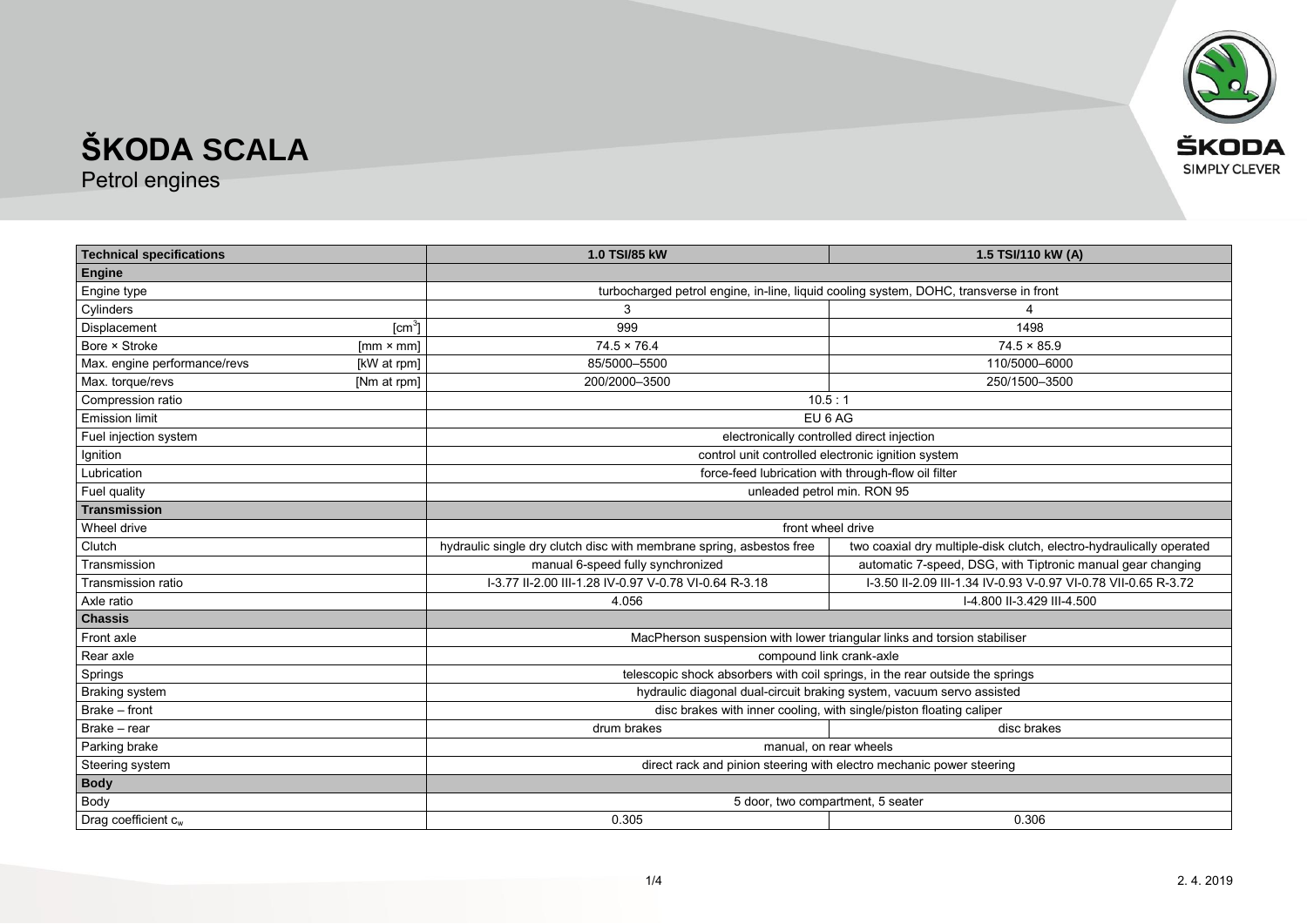

Petrol engines

| <b>Technical specifications</b>             |                                                                                                                                                                                                                                                                                                                                                                                                                                                                                                                                                                                                                                                                    | 1.0 TSI/85 kW | 1.5 TSI/110 kW (A) |  |
|---------------------------------------------|--------------------------------------------------------------------------------------------------------------------------------------------------------------------------------------------------------------------------------------------------------------------------------------------------------------------------------------------------------------------------------------------------------------------------------------------------------------------------------------------------------------------------------------------------------------------------------------------------------------------------------------------------------------------|---------------|--------------------|--|
| <b>Outside dimensions</b>                   |                                                                                                                                                                                                                                                                                                                                                                                                                                                                                                                                                                                                                                                                    |               |                    |  |
| Length                                      | [mm]                                                                                                                                                                                                                                                                                                                                                                                                                                                                                                                                                                                                                                                               | 4362          |                    |  |
| Width                                       | [mm]                                                                                                                                                                                                                                                                                                                                                                                                                                                                                                                                                                                                                                                               | 1793          |                    |  |
| Height (at kerb weight)                     | [mm]                                                                                                                                                                                                                                                                                                                                                                                                                                                                                                                                                                                                                                                               | 1471          |                    |  |
| Wheel base                                  | [mm]                                                                                                                                                                                                                                                                                                                                                                                                                                                                                                                                                                                                                                                               | 2649          |                    |  |
| Clearance (at kerb weight)                  | [mm]                                                                                                                                                                                                                                                                                                                                                                                                                                                                                                                                                                                                                                                               | 149           |                    |  |
| Height of the loading sill (at kerb weight) | [mm]                                                                                                                                                                                                                                                                                                                                                                                                                                                                                                                                                                                                                                                               | 665           |                    |  |
| <b>Track front</b>                          | [mm]                                                                                                                                                                                                                                                                                                                                                                                                                                                                                                                                                                                                                                                               | 1531          |                    |  |
| Track rear                                  | [mm]                                                                                                                                                                                                                                                                                                                                                                                                                                                                                                                                                                                                                                                               | 1516          |                    |  |
| <b>Inside dimensions</b>                    |                                                                                                                                                                                                                                                                                                                                                                                                                                                                                                                                                                                                                                                                    |               |                    |  |
| Width of front seats                        | [mm]                                                                                                                                                                                                                                                                                                                                                                                                                                                                                                                                                                                                                                                               | 1439          |                    |  |
| Width of rear seats                         | [mm]                                                                                                                                                                                                                                                                                                                                                                                                                                                                                                                                                                                                                                                               | 1425          |                    |  |
| Headroom in front seats                     | [mm]                                                                                                                                                                                                                                                                                                                                                                                                                                                                                                                                                                                                                                                               | 1031          |                    |  |
| Headroom in rear seats                      | [mm]                                                                                                                                                                                                                                                                                                                                                                                                                                                                                                                                                                                                                                                               | 982           |                    |  |
| Storage capacity                            | $[] \centering \includegraphics[width=0.47\textwidth]{figs/fig_1002-1000}}% \caption{The 3D (black) and the 4D (black) are the same as in Fig. \ref{fig:1000}}% \label{fig:1000}}% \begin{minipage}[t]{0.47\textwidth} \includegraphics[width=0.47\textwidth]{figs/fig_1000}}% \label{fig:1000}}% \end{minipage} \caption{The 3D (black) and the 4D (black) are the same as in Fig. \ref{fig:1000}}% \label{fig:1000}}% \begin{minipage}[t]{0.47\textwidth} \includegraphics[width=0.47\textwidth]{fig$                                                                                                                                                            | 467           |                    |  |
| Storage capacity with rear seatback folded  | $[] \centering \includegraphics[width=0.47\textwidth]{Figures/PD1.png} \caption{The number of different values of $y$ and $y$ and $z$ are shown in Fig. \ref{fig:13}. } \label{fig:13}$                                                                                                                                                                                                                                                                                                                                                                                                                                                                            | 1410          |                    |  |
| down                                        |                                                                                                                                                                                                                                                                                                                                                                                                                                                                                                                                                                                                                                                                    |               |                    |  |
| Weights                                     |                                                                                                                                                                                                                                                                                                                                                                                                                                                                                                                                                                                                                                                                    |               |                    |  |
| Kerb weight - incl. driver*                 | $[kg] % \begin{center} % \includegraphics[width=\linewidth]{imagesSupplemental_3.png} % \end{center} % \caption { % \textit{DefNet} of the \textit{DefNet} dataset. % Note that the \textit{DefNet} and \textit{DefNet} dataset. % Note that the \textit{DefNet} and \textit{DefNet} dataset. % Note that the \textit{DefNet} and \textit{DefNet} dataset. % Note that the \textit{DefNet} and \textit{DefNet} dataset. % Note that the \textit{DefNet} and \textit{DefNet} dataset. % Note that the \textit{DefNet} and \textit{DefNet} dataset. % Note that the \textit{DefNet} and \textit{DefNet} dataset. % Note that the \textit{DefNet} and \textit{DefNet$ | 1240          | 1265               |  |
| Payload - incl. driver*                     | [kg]                                                                                                                                                                                                                                                                                                                                                                                                                                                                                                                                                                                                                                                               | 503           | 528                |  |
| Total weight                                | [kg]                                                                                                                                                                                                                                                                                                                                                                                                                                                                                                                                                                                                                                                               | 1668          | 1718               |  |
| Max. roof load                              | $[kg] % \begin{center} % \includegraphics[width=\linewidth]{imagesSupplemental_3.png} % \end{center} % \caption { % \textit{DefNet} of the \textit{DefNet} dataset. % Note that the \textit{DefNet} and \textit{DefNet} dataset. % Note that the \textit{DefNet} and \textit{DefNet} dataset. % Note that the \textit{DefNet} and \textit{DefNet} dataset. % Note that the \textit{DefNet} and \textit{DefNet} dataset. % Note that the \textit{DefNet} and \textit{DefNet} dataset. % Note that the \textit{DefNet} and \textit{DefNet} dataset. % Note that the \textit{DefNet} and \textit{DefNet} dataset. % Note that the \textit{DefNet} and \textit{DefNet$ | 75            |                    |  |
| Max. trailer load w/o brakes                | [kg]                                                                                                                                                                                                                                                                                                                                                                                                                                                                                                                                                                                                                                                               | 620           |                    |  |
| Max. trailer load with brakes - 12%         | $[kg] % \begin{center} % \includegraphics[width=\linewidth]{imagesSupplemental_3.png} % \end{center} % \caption { % \textit{DefNet} of the \textit{DefNet} dataset. % Note that the \textit{DefNet} and \textit{DefNet} dataset. % Note that the \textit{DefNet} and \textit{DefNet} dataset. % Note that the \textit{DefNet} and \textit{DefNet} dataset. % Note that the \textit{DefNet} and \textit{DefNet} dataset. % Note that the \textit{DefNet} and \textit{DefNet} dataset. % Note that the \textit{DefNet} and \textit{DefNet} dataset. % Note that the \textit{DefNet} and \textit{DefNet} dataset. % Note that the \textit{DefNet} and \textit{DefNet$ | 1200          | 1250               |  |
| Max. trailer load with brakes $-8\%$        | $[kg] % \begin{center} % \includegraphics[width=\linewidth]{imagesSupplemental_3.png} % \end{center} % \caption { % \textit{DefNet} of the \textit{DefNet} dataset. % Note that the \textit{DefNet} and \textit{DefNet} dataset. % Note that the \textit{DefNet} and \textit{DefNet} dataset. % Note that the \textit{DefNet} and \textit{DefNet} dataset. % Note that the \textit{DefNet} and \textit{DefNet} dataset. % Note that the \textit{DefNet} and \textit{DefNet} dataset. % Note that the \textit{DefNet} and \textit{DefNet} dataset. % Note that the \textit{DefNet} and \textit{DefNet} dataset. % Note that the \textit{DefNet} and \textit{DefNet$ | 1200          | 1250               |  |
| Max. nose weight                            | [kg]                                                                                                                                                                                                                                                                                                                                                                                                                                                                                                                                                                                                                                                               | 75            |                    |  |
| Liquids                                     |                                                                                                                                                                                                                                                                                                                                                                                                                                                                                                                                                                                                                                                                    |               |                    |  |
| Tank capacity                               | $[] \centering \includegraphics[width=0.47\textwidth]{figs/fig_14-1000}} \caption{The 3D (black) model for the 3D (black) model. The 3D (black) model is shown in Fig.~\ref{fig:13}.} \label{fig:13}$                                                                                                                                                                                                                                                                                                                                                                                                                                                              | 50            |                    |  |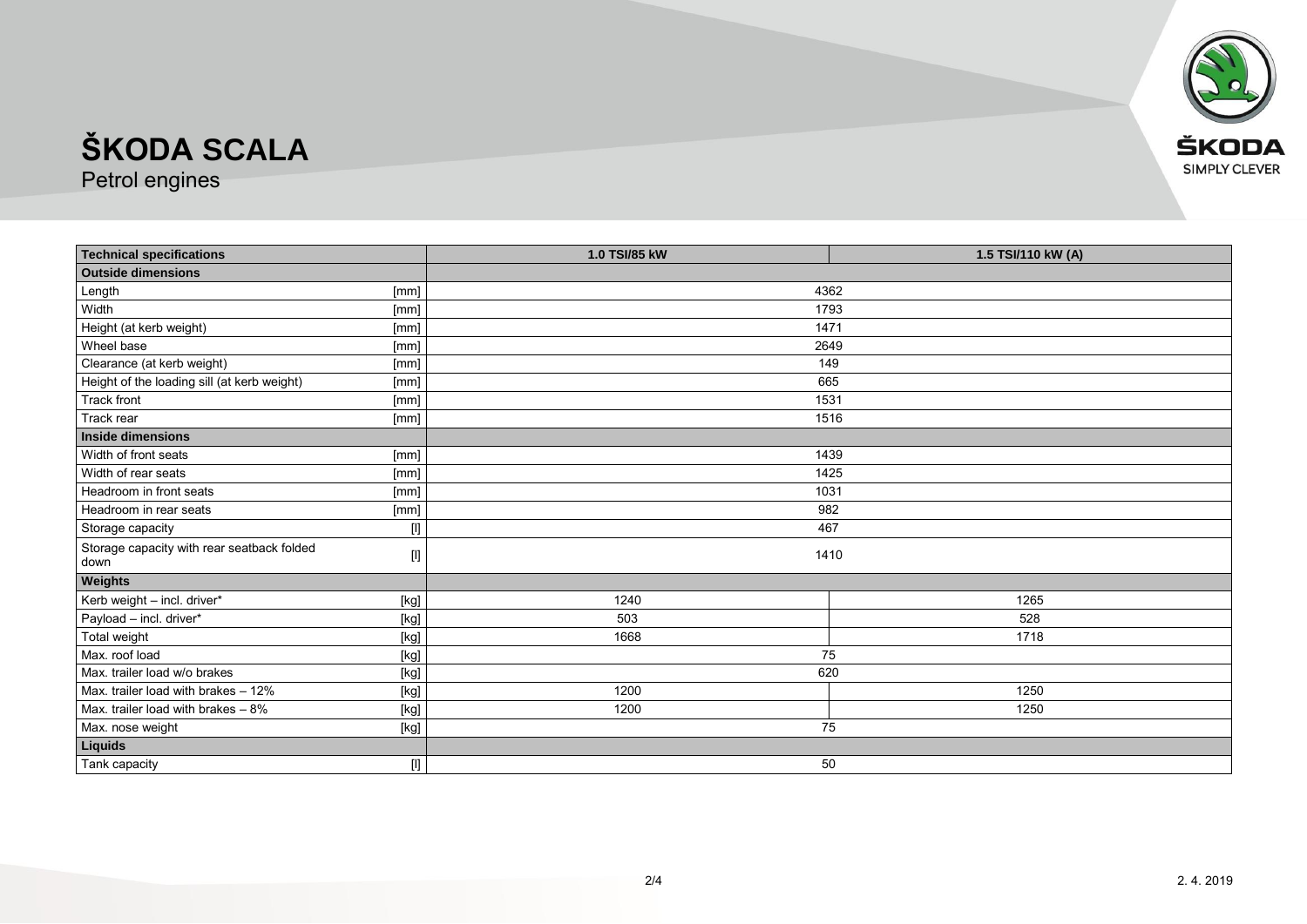

Petrol engines

| <b>Technical specifications</b> | 1.0 TSI/85 kW | 1.5 TSI/110 kW (A) |
|---------------------------------|---------------|--------------------|
| Performance/consumption         |               |                    |
| Maximum speed<br>[km/h]         | 201           | 219                |
| Acceleration 0-100 km/h         | 9.8           | 8.2                |
| Fuel consumption (NEDC)         |               |                    |
| [1/100 km]<br>- urban           | 6.4           | 6.4                |
| - extra-urban<br>[1/100 km]     | 4.2           | 4.2                |
| - combined<br>[1/100 km]        | 5.0           | 5.0                |
| $CO2$ emissions<br>[g/km]       | 113           | 113                |
| Turning circle diameter<br>[m]  | 10.2          |                    |

The technical data is valid for the basic version.

\* Figures apply to basic version, weight of driver 75 kg.

The specified fuel consumption and emission data have been determined according to the measurement procedures prescribed by law. Since 1st September 2017, certain new vehicles are already being typeapproved according to the Worldwide Harmonized Light Vehicles Test Procedure (WLTP), a more realistic test procedure for measuring fuel consumption and CO<sub>2</sub> emissions. Starting on September 1st 2018, the New European Driving Cycle (NEDC) will be replaced by the WLTP in stages. Owing to the more realistic test conditions, the fuel consumption and CO<sub>2</sub> emissions measured according to the WLTP will, in many cases, be higher than those measured according to the NEDC.

We are currently still required by law to state the NEDC figures. In the case of new vehicles which have been type-approved according to the WLTP, the NEDC figures are derived from the WLTP data. It is possible to specify the WLTP figures voluntarily in addition until such time as this is required by law. In cases where the NEDC figures are specified as value ranges, these do not refer to a particular individual vehicle and do not constitute part of the sales offering. They are intended exclusively as a means of comparison between different vehicle types. Additional equipment and accessories (e.g. add-on parts, different tyre formats, etc.) may change the relevant vehicle parameters, such as weight, rolling resistance and aerodynamics, and, in conjunction with weather and traffic conditions and individual driving style, may affect fuel consumption, electrical power consumption,  $CO<sub>2</sub>$  emissions and the performance figures for the vehicle.